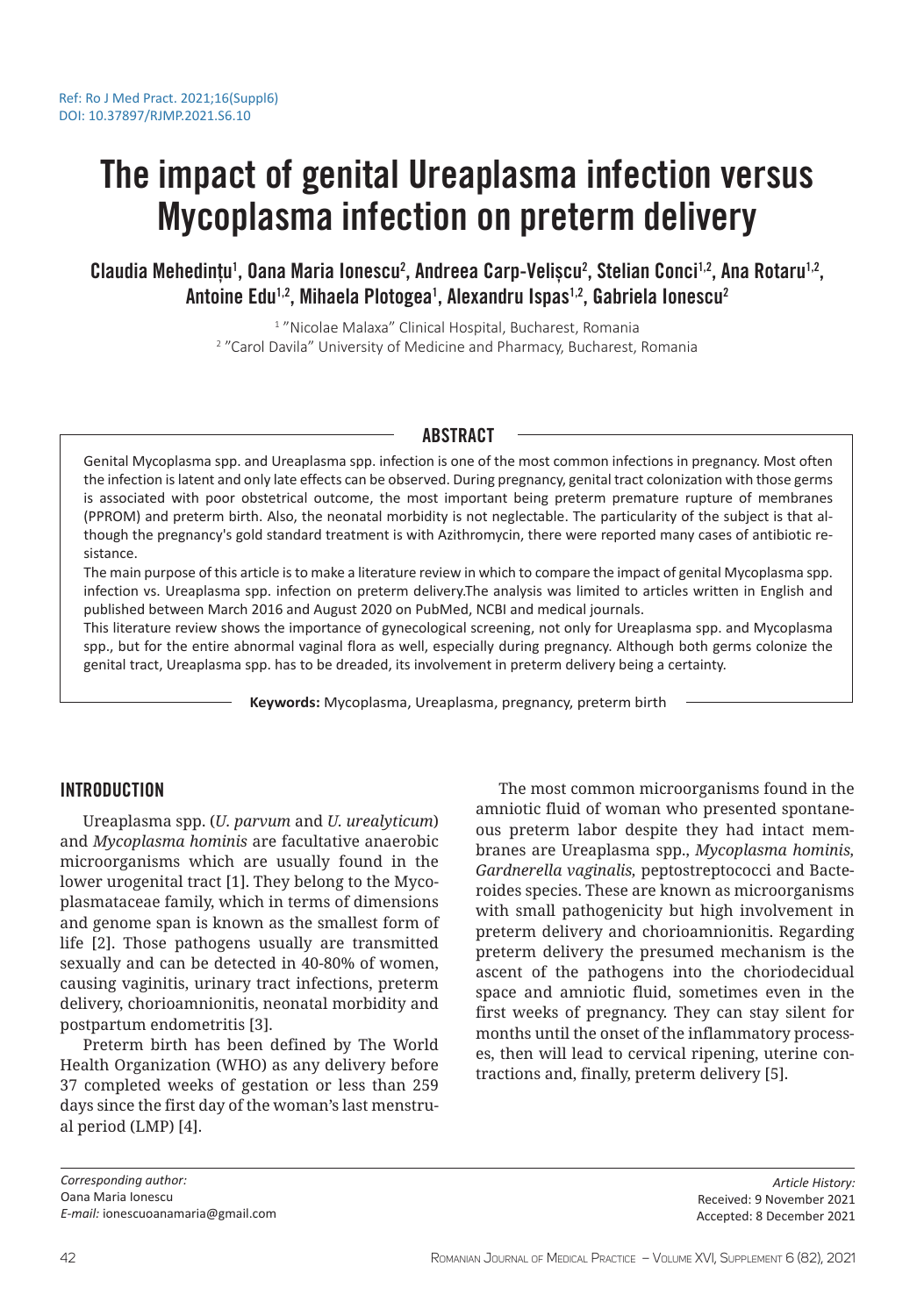#### MATERIAL AND METHODS

PubMed, NCBI and medical journals were searched for studies written in English that analyzed the correlation between genital Mycoplasma and Ureaplasma infection on preterm birth. The studies have been published between March 2016 and August 2020.

The publications were selected taking in account the year of publication and the novelty they came with. The keywords used were: Mycoplasma, Ureaplasma, amniotic fluid, birth, delivery, preterm, inflammation, infection.

# THE CONSEQUENCES OF THE COLONIZATION BY MYCOPLASMA/UREAPLASMA ON THE LOWER GENITAL TRACT

The pathogens causing intraamniotic inflammation, followed by intraamniotic infection are associated with a broad spectrum of conditions including women's infertility, recurrent spontaneous abortion, pelvic inflammatory disease, premature rupture of the membranes, preterm delivery, endometritis, chorioamnionitis and fetal infections [1].

From all the microorganisms mentioned above, we can't ignore the correlation between *Ureaplasma urealyticum* infection (alone or in association with *Mycoplasma hominis*) and some obstetrical complications. Over time, researchers found out that genital Mycoplasma infections involve a much more aggressive inflammatory response comparing with other pathogens [6].

Samples of *Mycoplasma hominis* were found in 30% of woman with intraamniotic infection. Furthermore, not only *Mycoplasma hominis*, but *Ureaplasma urealiticum* also, were found in vaginal samples, so the main conclusion is that coinfection is associated with worse prognosis. The incidence of preterm premature rupture of membranes and preterm birth is found higher in comparison with a single pathogen infection. According to studies, the colonization of pregnant women with those germs will drop gestational age at birth, birth weight and will rise the incidence of preterm delivery and chorioamnionitis [7].

# THE RELATIONSHIP BETWEEN INTRAUTERINE GERMS COLONIZATION AND CHORIOAMNIONITIS

Chorioamnionitis includes many processes such as the inflammation of amnion, chorion and placenta. Usually, chorioamnionitis involves the amniotic fluid too. Chorioamnionitis can be classified as clinical and subclinical. Clinical forms of disease are manifested through fever, maternal tachycardia, fetal tachycardia, uterine tenderness and foul odor of amniotic fluid. On the other hand, the subclinical forms will remain silent and the diagnosis will be established microscopical after the membranes rupture and birth has already occurred.

Regarding Ureaplasma contamination, its presence during pregnancy is independently associated with chorioamnionitis, regardless of the trimester of pregnancy [8].

Histologically speaking, the infection reveals a chronic inflammation process characterized by mononuclear cells, macrophages and T lymphocytes located on the chorionic surface [9]. Although is still unclear if the microbial contamination precedes or determine choriodecidual inflammation, the intrauterine ascension of germs is considered the leading cause of PPROM and preterm delivery.

According to studies the main germs involved into the etiopathogenetic of chorioamnionitis are: *Ureaplasma urealiticum, Ureaplasma parvum, Mycoplasma hominis, Mycoplasma parvum, Staphylococcus aureus, Streptococcus mitis-Group, Escherichia coli, Enterococcus faecium, Staphilococcus hominis* and Klebsiella. Regarding the sequence chorioamnionitis – preterm delivery the researchers noticed that the most frequent germ involved is Ureaplasma spp. [2,5,10]. Also, they found a connection between genital Ureaplasma colonization, bacterial vaginosis, cervical-isthmic incompetence and obstetrical consequences and neonatal prognosis [10].

## THE ROLE OF INFLAMMATION ON PRETERM DELIVERY – PATHOPHYSIOLOGIC CONSIDERATIONS

Looking over the results of both human and animal studies, the role of the intraamniotic infection on preterm labor and preterm delivery is not neglectable [11]. Regarding women with chorioamnionitis, labor and delivery are triggered by the activation and signaling of Toll-receptors. In this process are involved both the mother and the fetus. Toll-receptors are located on the surface of the amniotic epithelial cells, decidual cells, macrophages and neutrophils. As concerns the maternal component, the samples of chorion obtained from women who gave birth prematurely were compared immunohistological, the researchers concluded that the samples belonging to women with histological chorioamnionitis had a greater expression of Toll1 and Toll2 receptors. There are many factors involved in the up and down regulation of the placental Toll receptors, such as lipopolysaccharides and bacterial endotoxins, but also some microorganisms.

The *in vitro* experimental studies that have analyzed the inflammation cascade showed the following sequence: the activation of Toll receptors [2,4-6]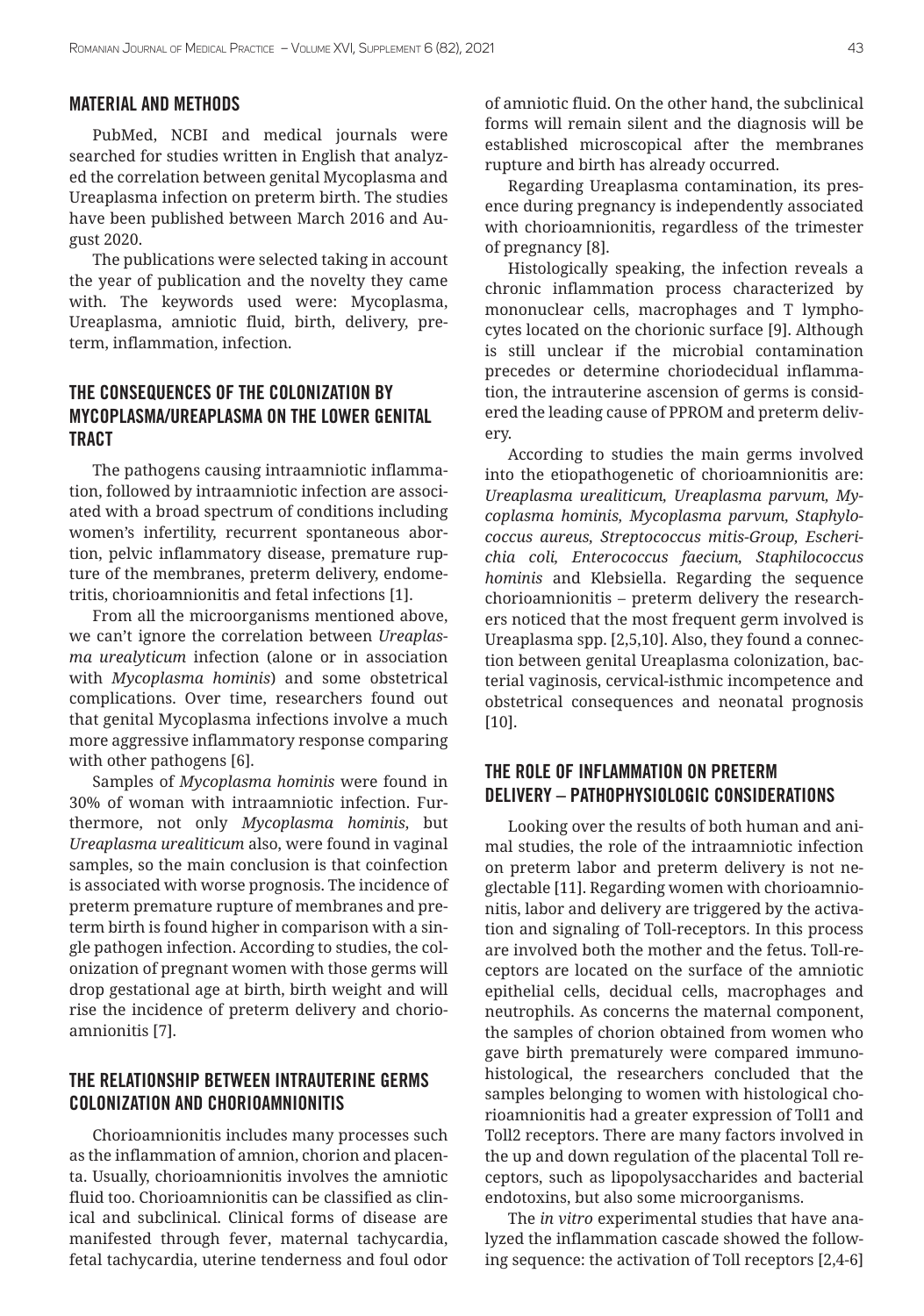

FIGURE 1. Comparation of histological aspect of the placenta in Ureaplasma infected women. The pictures above (A and B) show no signs of inflammation while the pictures below show mild/moderate inflammation (C and D) or severe (E and F). The arrow indicates neutrophils [9]

located on the amniotic cell surface triggers the nuclear kappa B factor signaling and also the release of proinflammatory cytokines MMP-9 and PGS2. In-vivo, inflammation mediators such as IL1β, IL6, IL8, TNF-α, G-CSF and chemotactic factors of monocytes were found in amniotic fluid, membranes and umbilical cord also. The main role of this cytokines and chemokines is the synthesis of prostaglandins,

neutrophil infiltration, degranulation and the release of matrix metalloproteinases (MMPs). On a larger scale they determine cervix ripening, membranes weakening and eventually breaking. Linking the physiological inflammation mechanism from spontaneous parturition described above with the inflammation and the inflammatory mediators involved in the chorioamnionitis mechanism, it has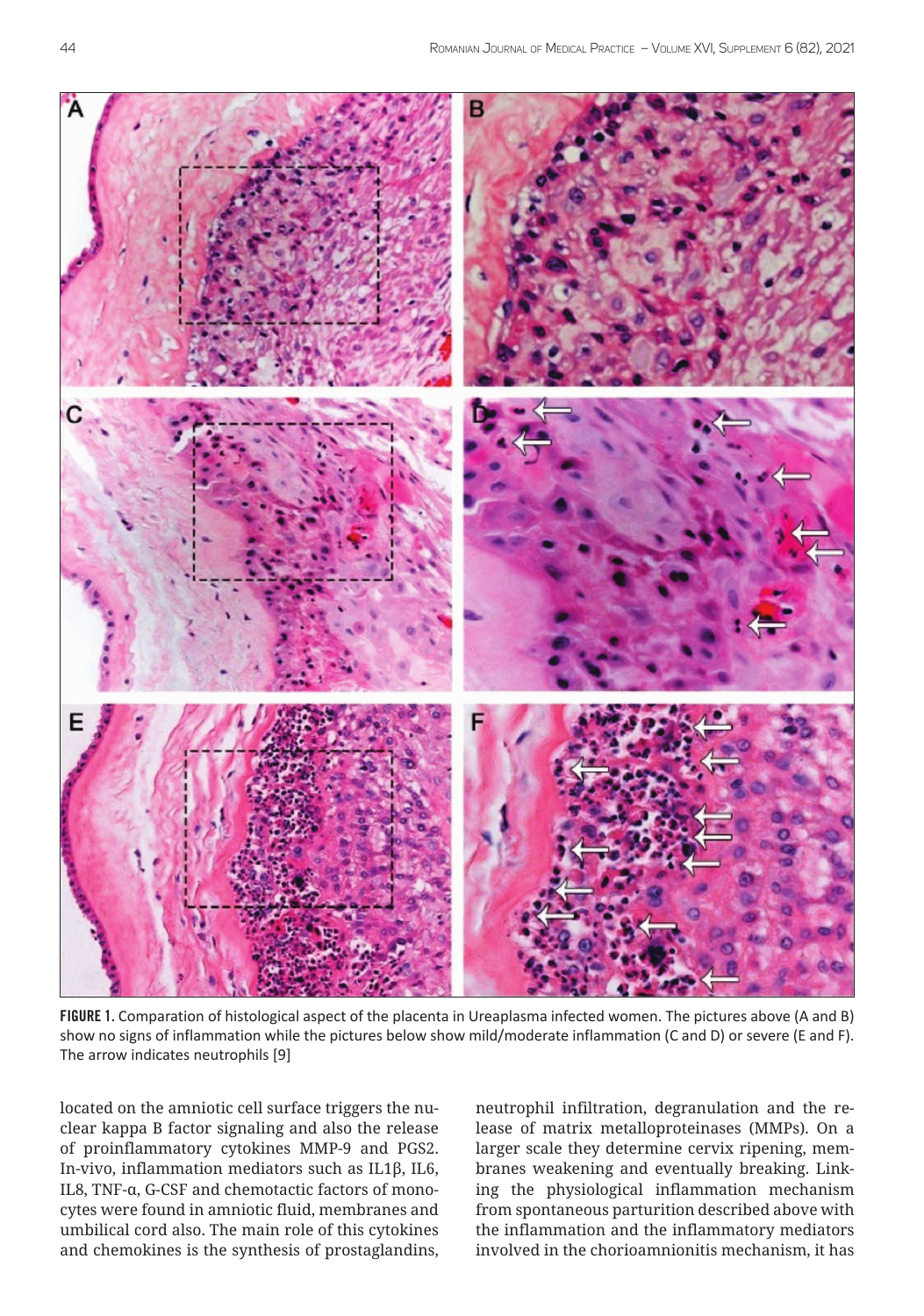

FIGURE 2. Schematic comparison between pathophysiology of normal induction of labor versus labor caused by chorioamnionitis [9]

been noticed that in membranes and amniotic fluid were found high levels of PG and MMPs in patients with chorioamnionitis also [9].

The increasing of MMP-8 concentration in the second trimester of pregnancy is highly linked with PPROM [12]. All the processes mentioned above couldn't be possible if the mucosal defense would be intact. *Ureaplasma urealiticum* and *Ureaplasma parvum* can synthesize IgA proteases, which will support the germ bypass the host loccal immune system, thereby they will settle on genital mucosa and then will ascend to the uterus and amniotic membranes [11]. It has been noticed that each Ureaplasma serotype has different level of infectivity. But when Ureaplasma spp. is coexisting with other germs, Ureaplasma promotes the Toll2 and Toll4 receptors signaling, also a faster activation of the inflammation mediators is produced such that Ureaplasma becomes both, pathogen and immunological factor [13].

A new theory regarding the involvement of neutrophils has been promoted lately. The neutrophils have a major role in extracellular matrix remodeling, particularly the collagen type IV from the amniotic membrane's matrix. The neutrophils influx occurred as a consequence of Ureaplasma infection, causes the collagen IV cleaving and the formation of phosphatidylglycerophosphate (PGP). PGP has a major role regarding polymorphonuclear chemotaxis, being involved in cysteine X cysteine (CXC) in the polymorphonuclear cell surface activation, reshaping the polymorphonuclear cell and is producing chemokines such as IL-8. In conclusion, Ureaplasma spp. infection promotes an inflammatory process in which will be released PGP and MMP-9. Those chemokines will attract neutrophils which will split collagen from the amniotic membrane's matrix, which will cause membrane rupture [12].

# THE GENITAL TRACT COLONISATION WITH MYCOPLASMA AND/ OR UREAPLASMA DURING PREGNANCY – TO SCREEN OR NOT TO SCREEN

Genital Mycoplasma infection during pregnancy is a controversial subject which was discussed over for years. Mycoplasma and Ureaplasma pathogens colonize the genital tract of women and then remain silent for months, maybe years. The incidence is split into 80% for Ureaplasma and 10-20% for *Mycoplasma hominis* [14].

As concerns *Mycoplasma genitalium*, there is little information about it. Guides recommend screening for just a few categories of women such as symptomatic patients, asymptomatic patients who had intimate contact with positive partners and for those who will undergo an operation in the urogenital sphere. Regarding pregnancy, there are not yet known the *Mycoplasma genitalium* repercussions. What is known is the fact that studies do not recommend routine testing of pregnant women [15].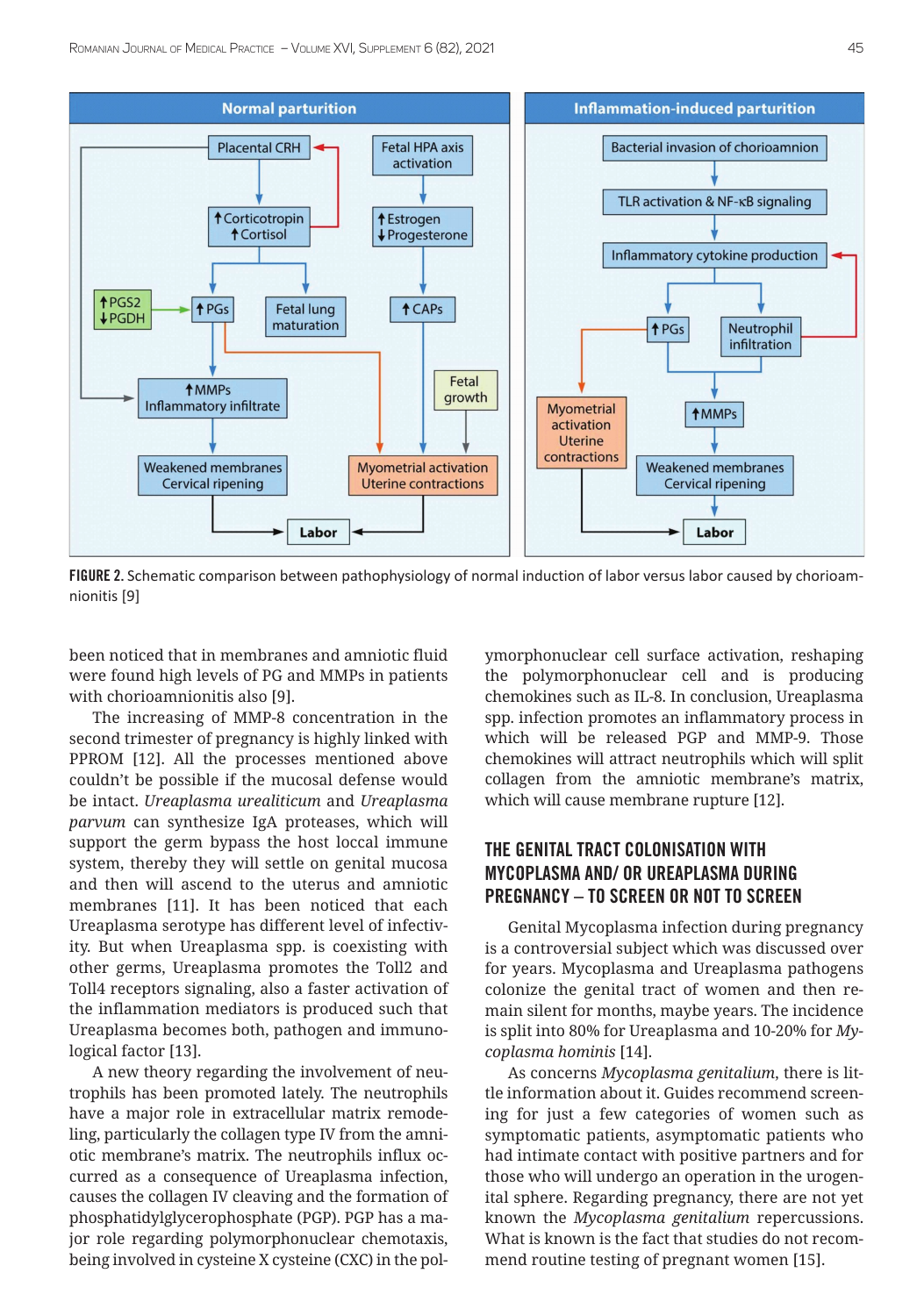Regarding the diagnosis of intraamniotic Mycoplasma or/and Ureaplasma infection, the golden standard is amniocentesis follwed by polymerase chain reaction (PCR). Analyzing the outcome of studies, it was found that there were pregnant women with intact membranes and negative vaginal cultures but with positive amniotic fluid PCR who gave birth at term, which suggests that the main condition for PROM and preterm labor occurs is the presence of inflammation. Also, according to literature, there have been cited cases of intraamniotic infection with sterile cervical cultures.

The screening of Ureaplasma spp. / Mycoplasma spp. infection performed between 23 and 26 weeks of gestation has shown that there are several factors that can coexist and lead to poor obstetrical outcome such as maternal age, smoking and coinfection with other germs like *Trichomonas vaginalis*, bacterial vaginosis and, last but not least, the Mycoplasma and Ureaplasma spp. coinfection. So, the recommendation is to screen not only for Mycoplasma and Ureaplasma, but for the entire abnormal vaginal flora [14].

### MANAGEMENT

Despite the evolution of medicine and the many therapeutic possibilites, the treatment of Mycoplasma and/or Ureaplasma infection during pregnancy is a continuous, challenge for the obstetricians. More than that, treatment became less effective if the PROM or preterm delivery occurred.

The golden standard treatment for urogenital Mycoplasms and/or Ureaplasms are tetracyclines and quinolones. Regarding the pregnancy, considering their adverse neonatal outcome those classes are forbidden, therefore the treatment of choice are macrolides, although empirical. The main inconvenience of this class is the microbial resistance, which is constantly rising [16].

Although with a great efficacy on vaginal and intraamniotic infection, there were described many cases of Azithromycin resistance. Regarding Erythromycin, several cases of therapeutic success have been reported. But, also, there are cases in which preterm birth occurred despite the various antibiotics association or how long they were administered. The literature described a case of a 27 weeks pregnant woman treated one week with Erythromycin, followed by ten days of Quinolones and Clindamycin, who gave birth at 33 weeks of gestation. On the microscopical examination of the membranes she had histological signs of ammonites. Clarithromycin has the property of penetrate the placental barrier, and in vitro performed studies proved the eradication of both germs. On the other side, neither antibiotics associations such as Ceftriaxone, Erythromycin and Clindamycin nor a longer administration, such as 10-40 days, haven't cured the intraamniotic infection. Also, they didn't reduce the inflammation or preterm delivery risk either. More than that, according to a double-blind randomized trial, Ureaplasma infection wasn't even remitted [14]. Until now, there were not reported cases of Doxycycline or Josamycin resistance, but as we mentioned above, there were reported cases of resistance for Azithromycin, Clarithromycin and Erythromycin [16].

To summarize, despite pharmacokinetics or the in-vitro studies results, neither Erythromycin, nor Azithromycin, administrated as mono or polytherapy or for a long period of time can reduce the PPROM or preterm birth. Clarithromycin seems to be the only promising option, but the researchers have not reported yet more data about its in-vivo efficacy [14].

#### CONCLUSIONS

This literature review shows the importance of gynecological screening, not only for Ureaplasma spp. and Mycoplasma spp., but for the entire abnormal vaginal flora. Screening is recommended for all pregnant women in the second and third trimester; nonpregnant women are also included. Despite the multiple diagnosis and treatment possibilities, the management of genital Mycoplasma and/or Ureaplasma infection during pregnancy remines a further challenge for obstetricians, especially due to antibiotic resistance. Further studies should be performed to identify the best treatment option.

Ureaplasma has a bigger prevalence regarding the genital colonization during pregnancy. Also, its' involvement in preterm delivery mechanism cannot be questioned. Fortunately, we can't say the same about Mycoplasma spp. The relationship between genital Mycoplasms and preterm birth is still unclear, Mycoplasms being less common and less studied. Data about their pregnancy's pathogenicity are missing as well. We cannot declare the Mycoplasm's involvement in the membrane rupture and preterm delivery; more studies should be pursued in this direction.

| <b>DIQINOV</b>  | <b>NG60</b> |
|-----------------|-------------|
| <b>IMMIDINO</b> | <b>MAQO</b> |